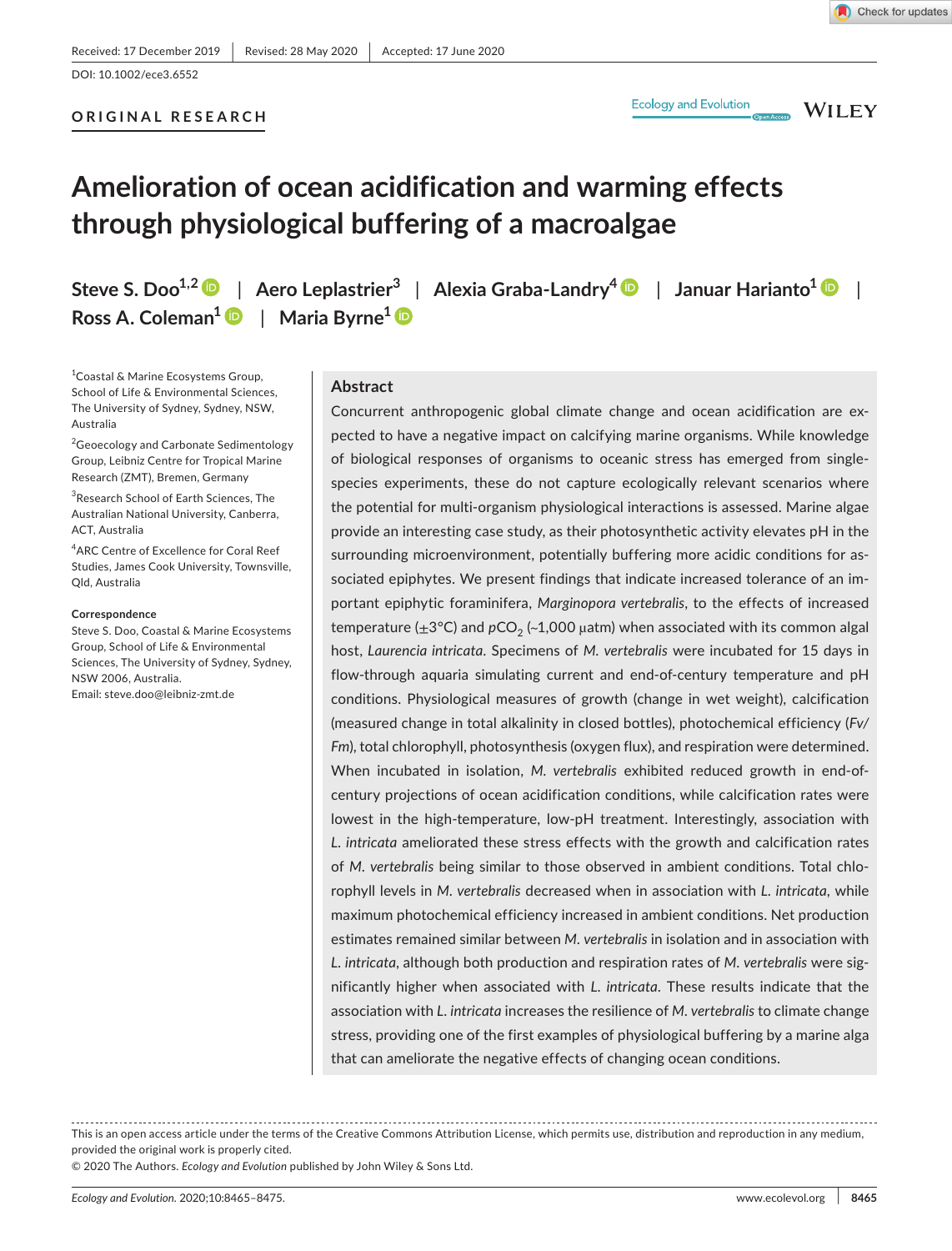#### **KEYWORDS**

large benthic foraminifera, macroalgae, ocean acidification, ocean warming, physiological buffering, species interaction



**FIGURE 1** Photograph of (a) *Marginopora vertebralis* taken using light microscopy. The dark green color indicates the presence of *Symbiodinium* sp. microsymbionts. Scale bar is 1 mm. (b) Postmortem, *M. vertebralis* is important in beach sand production, as seen in the foreground of the photograph, where white tests are seen. This image was taken at Coconut Beach, Lizard Island Reef, Australia

# **1** | **INTRODUCTION**

Increased anthropogenic  $CO<sub>2</sub>$  has caused physical and chemical changes to oceans worldwide causing global climate change (GCC; warming; IPCC, 2013) and ocean acidification (OA; Caldeira & Wickett, 2003). These physical and chemical changes are expected to have severe impacts on marine biota and in particular organisms that produce calcium carbonate shells or tests (Byrne & Fitzer, 2019; Kroeker et al., 2013; Kroeker, Kordas, & Harley, 2017). Although most studies to date have focused on single-species responses to climate change stressors (reviewed in Byrne & Fitzer, 2019; Hofmann et al., 2010; Przeslawski, Byrne, & Mellin, 2015), recent work highlights the importance of considering multispecies interactions in future multistressor ocean conditions (Kroeker et al., 2017). These interactions, framed in the context of ecological theory, provide relevant and more accurate predictions of how organisms will respond to climate change stress (Gaylord et al., 2015), and nuanced aspects of responses to climate change are overlooked in single-species studies. Examples of compensatory mechanisms whereby interactions between multiple organisms modify organism physiology have been shown to buffer against stress to maintain ecological equilibria (Doo, Carpenter, & Edmunds, 2018; Ghedini, Russell, & Connell, 2015). In particular, metabolic processes, such as photosynthesis in primary producers, have the potential to ameliorate the negative effects of projected climate change conditions (e.g., OA) through physiological interactions between multiple species (Connell et al., 2017).

On coral reefs, ecological interactions in the form of symbiosis (mutualism, parasitism, commensalism) between organisms drive high diversity (Hughes et al., 2003). Endosymbiotic marine relationships (and the transfer of energy from the endosymbiont to the host) have been relatively well studied in corals (e.g., Little, van Oppen, & Willis, 2004), but the effects of climate change on epibiont and ectosymbiont relationships are largely unknown. Macroalgae present

an interesting case study, as they produce a diffusive boundary layer (DBL) of increased pH due to photosynthesis (Cornwall, Hepburn, Pilditch, & Hurd, 2013; Hurd et al., 2011). These layers have been observed on the micro-scale and have been hypothesized to buffer against the effects of ocean acidification on macroalgae and in seagrass beds (Bergstrom, Silva, Martins, & Horta, 2019; Cornwall et al., 2013; Hurd et al., 2011), although the corresponding increase in respiration can potentially negate these positive effects (Kapsenberg & Cyronak, 2019). Although macroalgal DBLs should influence the physiology of their calcifying epiphytes, observations at CO<sub>2</sub> seeps in Papua New Guinea and Mexico have shown negligible effects of buffering by seagrasses on calcifying epibionts in response to decreasing pH (Fabricius et al., 2011; Pettit, Smart, Hart, Milazzo, & Hall-Spencer, 2015). In contrast, a recent study identified increased abundance of mollusk species in turf algae at a temperate  $CO<sub>2</sub>$  seep site compared with adjacent ambient sites, suggesting that turf algae provide large DBLs, which benefit calcifying organisms residing on that substrata (Connell et al., 2017).

Foraminifera are single-celled organisms that reside in oceans worldwide, serving as a major carbon sink in both pelagic and benthic marine habitats (Langer, 2008). Shell geochemistry of planktic foraminifera has been extensively used as paleoindicators of past ocean conditions and climactic change (Hönisch et al., 2012; Spero, Bijma, Lea, & Bemis, 1997). Recently, anthropogenic-driven alterations in ocean chemistry have been identified in planktic foraminifera through changes in population density and shell thickness (Moy, Howard, Bray, & Trull, 2009; Osborne, Thunell, Gruber, Feely, & Benitez-Nelson, 2020). Benthic species, specifically large benthic foraminifera (LBFs), often cohabit with macroalgal substrata in shallow-water coral reef flats where they benefit from this symbiosis (Doo, Hamylton, & Byrne, 2012). Many LBFs such as including *Marginopora vertebralis* form symbioses with marine microalgae (Figure 1a). These protists are especially important in terms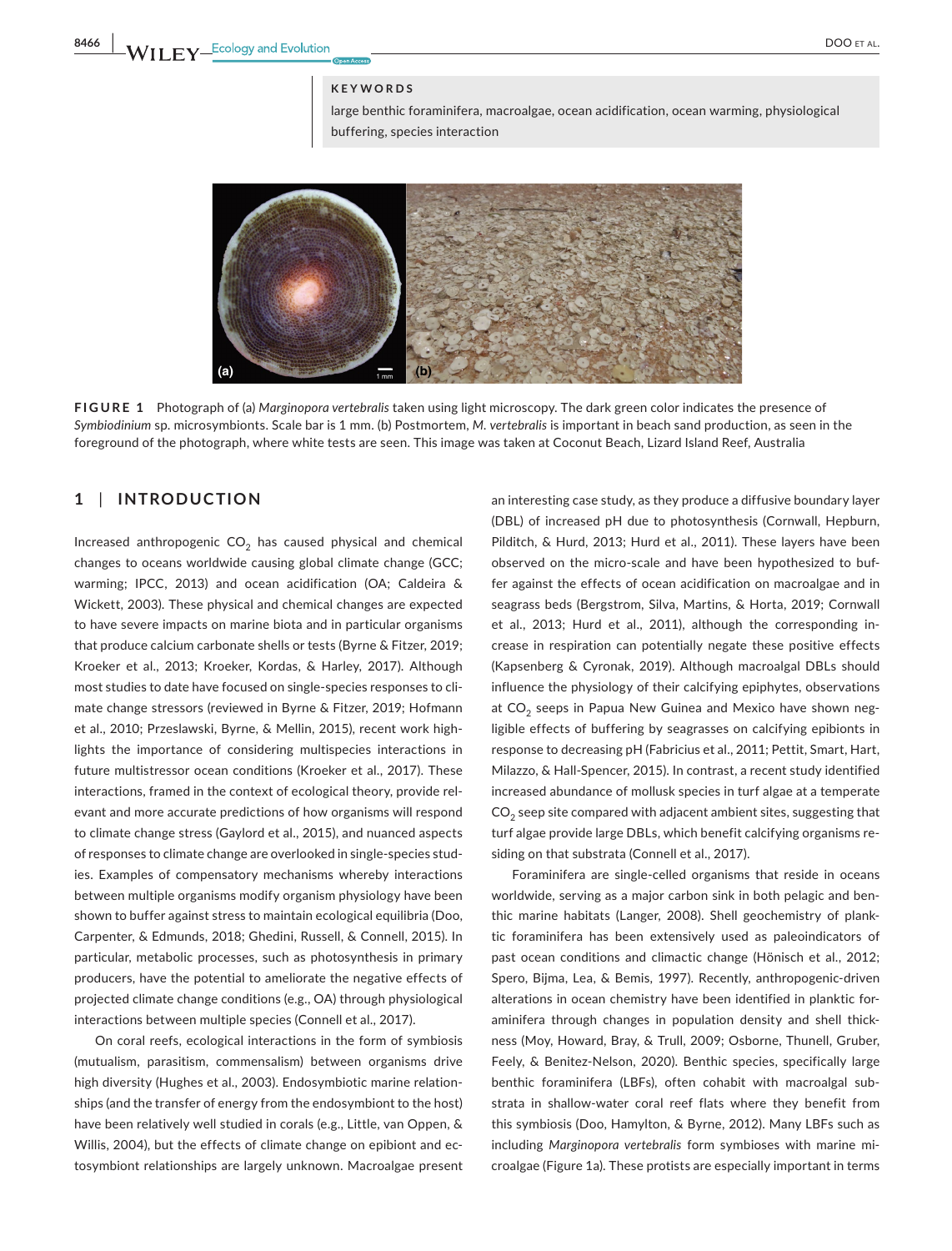of biogeochemical processes of carbon sequestration and generation of biogenic calcium carbonate (Langer, 2008; Langer, Silk, & Lipps, 1997). LBFs generate >95% of carbonate sands in some areas of coral reefs (Figure 1b; Baccaert, 1987; Davies & West, 1981) and up to 4%–6% of total carbonate storage of certain coral reef cays (Doo, Hamylton, Finfer, & Byrne, 2016). Recent studies on LBFs have showed varied but generally negative results of calcification and growth when exposed to increasing OA and GCC (reviewed in Doo, Fujita, Byrne, & Uthicke, 2014). Previous work on *M. vertebralis* has found increased productivity in associated dinoflagellate symbionts in response to near-future OA conditions, but this did not compensate for increased metabolic demands, and ultimately resulted in lower calcification rates for this species when compared to ambient conditions (Naidu, Hallock, Erez, & Maata, 2017; Uthicke & Fabricius, 2012).

To date, nearly all climate change studies of LBFs have involved experiments with these organisms in isolation, often not representative of natural systems. Most tropical LBFs occur in high densities associated with corticated and calcareous marine macroalgae such as *Laurencia* spp. and *Halimeda* spp. (Langer, 1993). In this study, we explore the potential for the noncalcifying macroalgae *L. intricata* to buffer *M. vertebralis* against the negative effects of acidification and warming. Macroalgae and LBFs were incubated in flow-through experiments that manipulated seawater conditions to simulate current (control) and end-of-century projected ocean conditions. Physiological variables of calcification, growth rate, photochemical efficiency, respiration, and total chlorophyll were quantified to assess how the exposure of macroalgae affected *M. vertebralis* physiology. We tested three hypotheses: (a) Similar to previous experiments, in isolation, *M. vertebralis* would exhibit decreased growth and calcification in response to OA and GCC, but (b) the negative effects of acidification and warming would be ameliorated when in association with *L. intricata,* and 3) this association elicits a compensatory mechanism, whereby increased metabolic parameters (photosynthesis) modulate calcification when *M. vertebralis* is in association with *L. intricata*.

# **2** | **MATERIALS AND METHODS**

## **2.1** | **Collection and acclimation**

Specimens of *M. vertebralis* (as identified by Renema, 2018) and *Laurencia intricata* were collected from Coconut Beach (1–3-m depth), Lizard Island (014°40′08″S, 145°27′34″E) on the Great Barrier Reef, Australia, in October 2015 (Figure 1). Samples were immediately transported back to Lizard Island Research Station and placed into flow-through ambient seawater conditions and light for 5 days to acclimate to laboratory conditions. Specimens of *L. intricata* were then separated into ~1 g (wet weight) replicates, and all visible epiphytes (*M. vertebralis* and other LBFs such as *Calcarina hispida, Amphistegina lobifera*, and *Baculogypsina sphaerulata*) were removed. The *M. vertebralis* were separated into experimental replicates in which 6 *M. vertebralis* (~0.5 g wet weight, all approximately similar size of ~5-mm diameter) were placed into 60 ml jars with 40 ml of seawater, similar to densities found in situ (Doo, pers. obs.). The experimental treatment groups of *M. vertebralis* only and *L. intricata* with *M. vertebralis* were established prior to the start of the experiment and acclimated 3 days before the initiation of the experiment. Specimens were incubated in polypropylene jars with a hole cut from the side to prevent overflow over the top. A 462-µm plankton mesh was glued to the side of the jar to allow for overflow of water through the mesh, while maintaining flowthrough conditions, and resulted in a total of ~40 ml water in each container. Light was provided using LED cool white lights (LED type 3528) to an intensity of ~100 µmol photons  $m^{-2}$  s<sup>-1</sup> for the duration of the experiment (2 weeks) in a 12 hr:12 hr, day–night cycle. A flow-through dripper tap system was used for experimental water delivery (~40 ml/min). Experimental conditions were gradually reached over a 3-day period, with an increase of 1°C and decrease of 0.1 pH unit each day prior to the start of the experiment when all replicates were incubated in ambient temperature (~25.5°C and ~pH $_{\text{Total}}$  7.95 conditions). Experimental water was collected from Lizard Island lagoon, filtered with a 5-µm filter bag, and delivered into 60 L header tanks, from which all treatment groups were supplied incubation water.

Physicochemical conditions of two temperatures (ambient [26°C] and high [29°C]), and two pH's (ambient [8.0] and low [7.7]  $pH<sub>Total</sub>$  units) in a fully orthogonal treatment group design was used. To determine the effect of symbiosis of *L. intricata* and *M. vertebralis*, 10 replicates each of *M. vertebralis* only and *L. intricata* with *M. vertebralis* were incubated in each of the pH/temperature treatment groups for a total of 80 replicates.

#### **2.2** | **Incubation parameters and seawater chemistry**

The seawater pH and temperature conditions were controlled using a Neptune Apex system dosing pure  $CO<sub>2</sub>$  to regulate pH. In the experiment, a total of 4 sumps were used, one for each manipulated seawater condition (see above). This water was pumped into individual jars (see above), maintaining independence between replicates. Total alkalinity, pH, and temperature of the header tanks were measured on a daily basis, from randomly selected drippers. Total alkalinity samples were filtered with a 0.22-µm filter prior to analysis to eliminate possible contamination of calcium carbonate in the sample and measured using open-cell potentiometric titrations (Dickson, Sabine, & Christian, 2007). Seawater pH was monitored using mcresol spectrophotometric measurements on an Ocean Optics USB4000+ spectrophotometer, and  $pH_{\text{Total}}$  calculated based on standard protocols (Dickson, Sabine, & Christian, 2007). These were referenced to seawater Certified Reference Material (CRM), Batch 161, prepared by A. Dickson in the Scripps School of Oceanography. Temperature and salinity measurements were collected with Vernier TMP-BTA and CON-BTA probes, respectively. Seawater parameters remained stable throughout the experimental incubation (Table 1).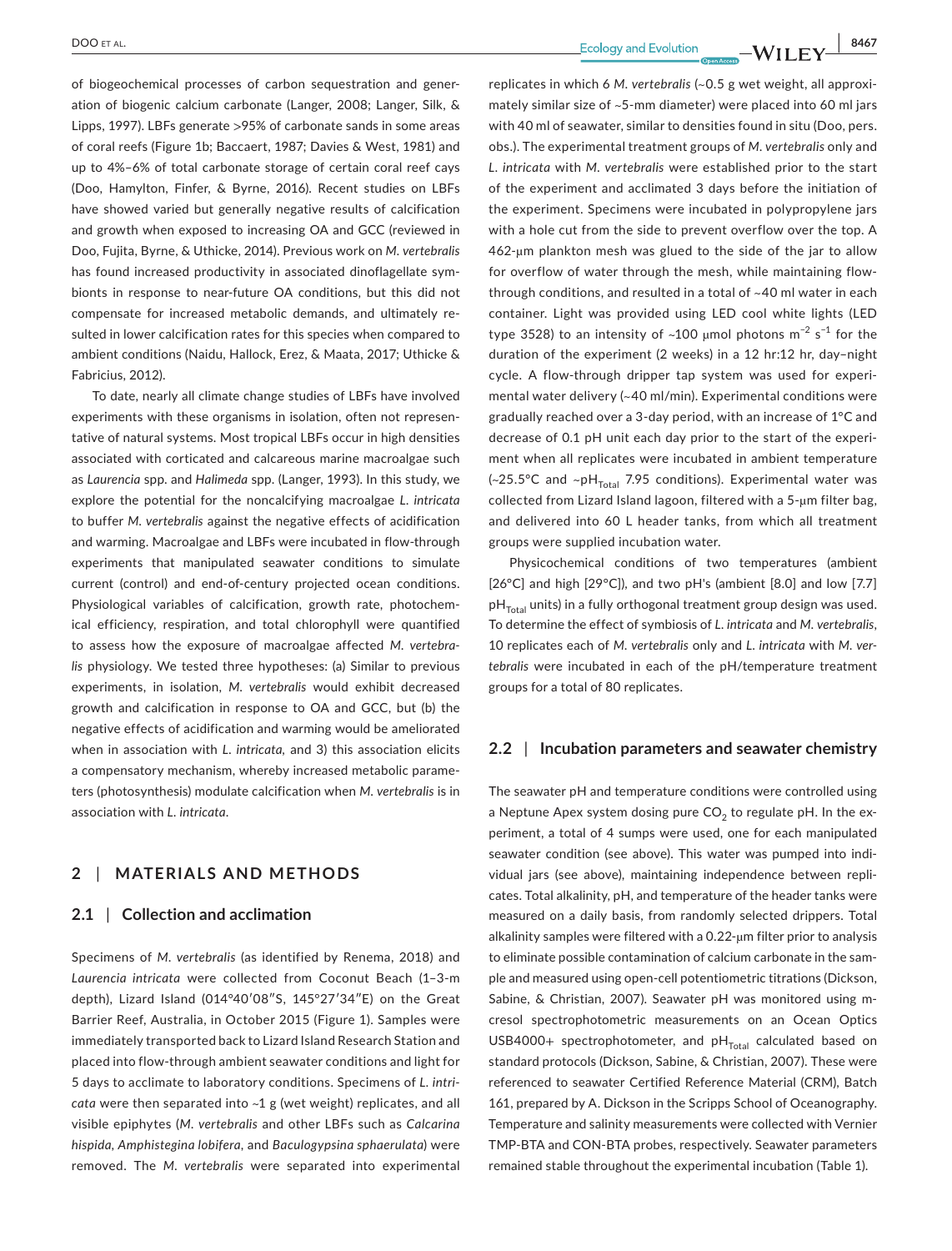|                              | Ambient temperature |                 | <b>Elevated temperature</b> |               |
|------------------------------|---------------------|-----------------|-----------------------------|---------------|
|                              | Ambient pH          | $-0.3$ pH       | Ambient pH                  | $-0.3$ pH     |
| Temperature (°C;<br>$n = 30$ | $25.6 + 0.3$        | $25.2 + 0.5$    | $28.1 + 0.3$                | $28.2 + 0.5$  |
| $pH_{\text{Total}}$ (n = 30) | $7.95 + 0.01$       | $7.72 \pm 0.01$ | $7.95 + 0.01$               | $7.71 + 0.01$ |
| Salinity (PSU;<br>$n = 20$   | $35.2 + 0.1$        | $35.3 + 0.1$    | $34.9 + 0.1$                | $34.9 + 0.1$  |

**TABLE 1** Carbonate parameters measured during the experiment

*Note:* Temperature, pH<sub>Total</sub>, and salinity data were collected daily. Data are mean  $\pm$  SE.

## **2.3** | **Growth measurements**

The wet weight of *M. vertebralis* across individual replicates was pooled within replicate jars and measured prior to the start of the experiment and at the termination using a Mettler Toledo ML240 balance to 10−4 g resolution. Measurements were then converted into a percentage daily change in weight. In treatments of both *L. intricata* and *M. vertebralis*, only the pooled *M. vertebralis* from each replicate were weighed at the initiation and termination of the experiment.

#### **2.4** | **Instantaneous calcification measurements**

After a 2-week incubation, alkalinity anomaly measurements were made using close bottle experiments as a proxy of instantaneous calcification. Organisms were carefully sealed in ~20 ml glass scintillation vials with their chosen treatment group water, and in the case of the algal associated groups, with the algal hosts. The sealed vials were immersed in the appropriate flow-through water system to maintain treatment temperature. Treatment groups were incubated for 8 hr in light conditions.

Analyses of water samples for total alkalinity were as above, and calcification (*G*) was calculated using Equation (1): TA is total alkalinity (mmol/kg), m.w. is the molecular weight of  $CaCO<sub>2</sub>$ (100 mg/mmol), *p* is seawater density (1.023 kg/ml), *V* is chamber volume (ml), *w*.*w*. is wet weight of *M. vertebralis* (mg), and *T* is incubation time (d). All calculated values were normalized to final wet weight.

 $G(mg CaCO<sub>3</sub> day<sup>-1</sup> mg M. vertebralis<sup>-1</sup>) = -0.5 × ΔTA×m. w. ×*ρ* × V×w. w.<sup>-1</sup>  $\times$ <sup>1</sup> $\lambda$ <sup>1</sup>1$ 

#### **2.5** | **Photochemical efficiency measurements**

At the termination of the experiment, maximum photochemical efficiency (*Fv/Fm*) data were measured using WALZ DIVING-PAM underwater fluorometer (similar to Schmidt, Kucera, & Uthicke, 2014). Measurements were recorded 4 hr after sunset in dark conditions, and individual *M. vertebralis*, and averaged across pseudoreplicate *M. vertebralis* within individual treatments.

## **2.6** | **Total chlorophyll measurements**

Following measurement of wet weight, samples were immediately frozen (−20°C) in dark conditions and stored for chlorophyll analyses. Samples were placed in 15 ml polypropylene plastic tubes with 10 ml of 90% acetone and subsequently mechanically ground with a hard metal rod. Samples were then incubated in 4°C overnight in the dark. Absorbance measurements were then taken from the supernatant using an Ocean Optics USB4000+ spectrophotometer, and wavelengths of 630 nm, 647 nm, 664 nm, and 691 nm were recorded. Total chlorophyll was calculated based on universal equations developed by Ritchie (2008). In treatments of both *L. intricata* and *M. vertebralis*, *M. vertebralis* were pooled within the replicate sample jar and measured separately. All measurements were normalized to final wet weight of the corresponding *M. vertebralis* replicate.

## **2.7** | **Oxygen flux measurements**

Oxygen flux measurements were made with a PreSens Oxy-10 mini 10-channel optical sensor. At the end of the 15-day incubation period, oxygen flux measurements were taken in 30 ml glass scintillation vials that were gently stirred. Replicate samples (including *L. intricata* in association treatments) were gently placed in the glass jars with corresponding pH and temperature conditions, and allowed to acclimate for at least 5 min before measurements were recorded. For oxygen production measurements, light conditions in replicates were ~100 µmol photons m $^{-2}$  s $^{-1}$  during measurements (similar to incubation levels) and measured for a total of ~30 min in light conditions first. Subsequently, respiration was measured in dark conditions for ~30 min, allowing for 5 min of acclimation, and rate of oxygen consumption measured after the acclimation period. All analyses were performed using standard protocols for LBFs outlined in Uthicke and Fabricius (2012).

As the association treatment of *M. vertebralis* was incubated with *L. intricata*, an additional set of experiments was performed to separate the effect of LBF from macroalgae by independently measuring oxygen flux rates of algae in isolation. A total of 10 replicates were measured using similar incubation protocols described above, and the average of the four pH and temperature treatment groups was subtracted from the *L. intricata* with *M. vertebralis* replicates to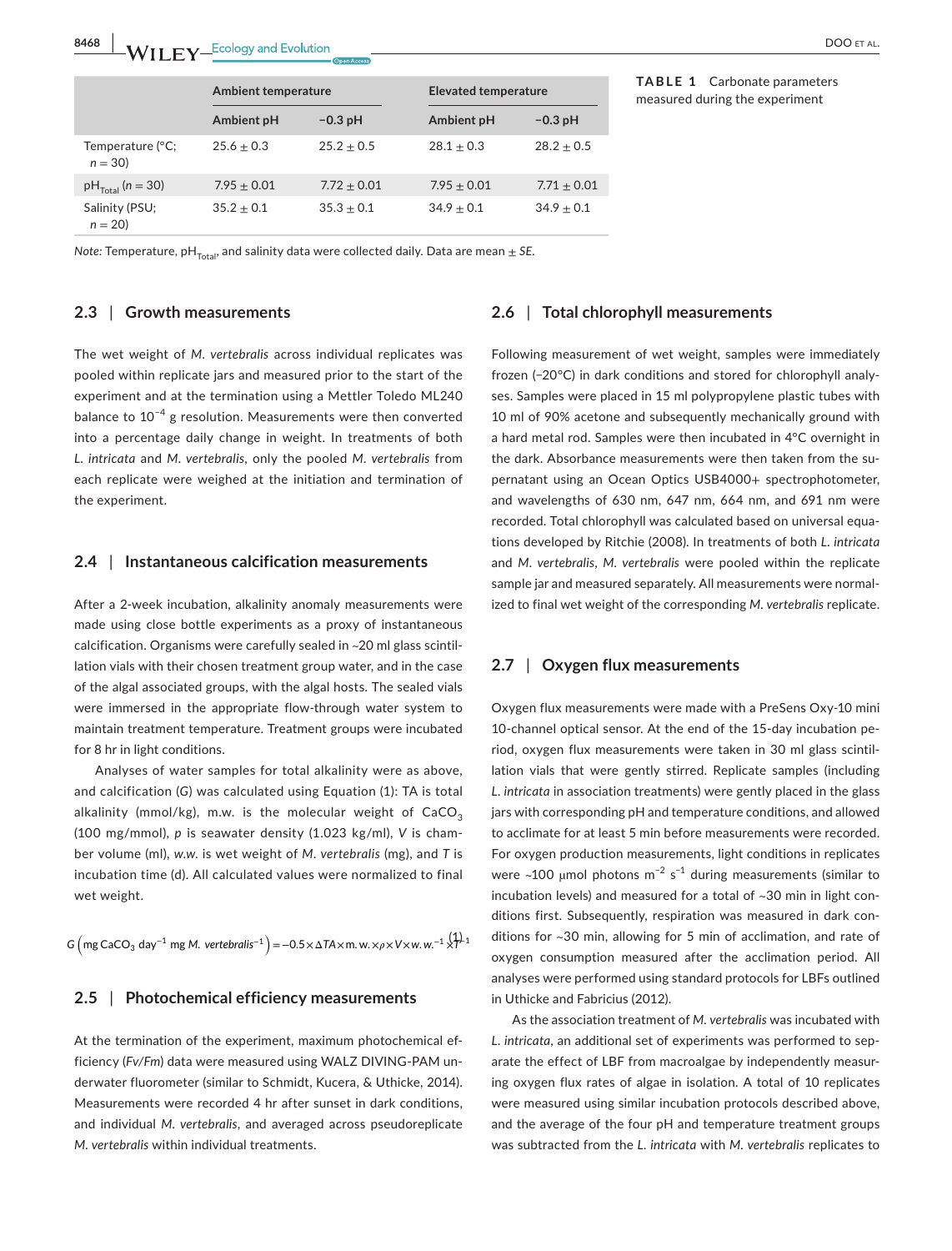obtain oxygen flux measurements of *M. vertebralis* in association treatment groups (Table 2).

## **2.8** | **Statistical analyses**

For growth rate, instantaneous calcification, maximum photochemical efficiency (*Fv/Fm*), total chlorophyll, and oxygen flux measurement data, a three-way ANOVA was performed using pH (amb, −0.3 pH units), temperature (amb, and +3°C), and association (no association—treatments of *M. vertebralis* only, and with association—treatments of *M. vertebralis* and *L. intricata*) as fixed factors. Assumptions of ANOVA (homogeneity of variance and normality) were tested and met. All analyses were performed in R Tukey HSD test analyses conducted with the **agricolae** package.

#### **3** | **RESULTS**

#### **3.1** | **Growth and calcification parameters**

A 250% decrease in growth (wet weight change) was observed in *M. vertebralis* in low-pH conditions when they were not associated with *L. intricata*. In the presence of the algae, growth of *M. vertebralis* was not affected by acidification conditions  $(F_{1,72} = 7.94, p < 0.001;$ Figure 2a; Figure S1; Table S1a). There was no effect of increased temperature on growth rates of *M. vertebralis* regardless of the presence of *L. intricata* ( $F_{1,72} = 2.04$ ,  $p = 0.157$ ; Figure 2a).

Increased temperature caused dissolution of *M. vertebralis* in isolation with *L. intricata*. *Marginopora vertebralis* associated with *L. intricata* had lower calcification compared to associated replicates in ambient pH and temperature conditions, but maintained positive calcification rates in light conditions ( $F_{1,72} = 21.15$ ,  $p < 0.001$ ; Figure 2b; Figure S2; Table S1b).

# **3.2** | **Holobiont parameters of** *Marginopora vertebralis*

Photochemical efficiency (*Fv/Fm*) of *M. vertebralis* was lowest in acidification and high-temperature treatments when in association with *L. intricata* ( $F_{1,72}$  = 7.38, *p* < 0.001; Figure 3a; Table S1c). In contrast,

 **|** DOO et al. **8469**

photochemical efficiency was highest in *M. vertebralis* incubated in low pH and ambient temperature when in association with *L. intricata* ( $F_{1,72}$  = 7.38,  $p$  < 0.001; Figure 3a; Table S1c).

Total chlorophyll was ~50% higher in *M. vertebralis* in isolation at ambient pH compared with those incubated with *L. intricata* across pH treatments ( $F_{1,72}$  = 9.92, *p* < 0.001; Figure 3b; Figure S3a). Total chlorophyll was also ~50% higher in *M. vertebralis* incubated at elevated temperatures not in association with *L. intricata* ( $F_{1,72} = 14.93$ , *p* < 0.001; Figure 3b; Figure S3b; Table S1d) than in controls.

Photosynthetic rates of *M. vertebralis* were significantly lower in high-temperature treatment groups compared to those in ambient temperatures ( $F_{1,72}$  = 11.36,  $p$  < 0.001; Figure 4a; Figure S4a; Table S1e). In addition, photosynthetic rates of *M. vertebralis* in association with *L. intricata* were significantly higher than those incubated in isolation ( $F_{1,72} = 68.91$ ,  $p < 0.001$ ; Figure 4a; Figure S4b).

Respiration rates increased by 80% in *M. vertebralis* associated with *L. intricata* ( $F_{1,72}$  = 53.79, *p* < .001; Figure 4b; Figure S5), but the main effects of acidification and temperature were not significant and there were no interactions between these factors (see Table S1f). Net oxygen production of associated *M. vertebralis* decreased by 65% in the high-temperature group ( $F_{1,72}$  = 9.04, *p* < 0.001; Figure 4b; Figure S6a) and decreased by 60% in isolation (*F*1,72 = 7.94, *p* < 0.001; Figure 4c; Table S1g; Figure S6b).

# **3.3** | **Physiology of** *Laurencia intricata* **in GCC and OA conditions**

Photosynthesis rates of *L. intricata* were not significantly impacted by pH (*F*1,36 = 0.75, *p* = 0.390), temperature (*F*1,36 = 0.01, *p* = 0.971), or the interaction of these two factors  $(F_{1,36} = 1.30, p = .261)$ . Similarly, respiration of *L.* intricata was also not impacted by pH  $(F_{1,36} = 2.41, p = 0.129)$ , temperature  $(F_{1,36} = 2.56, p = .118)$ , or the interaction of these two factors ( $F_{1,36} = 0.36$ ,  $p = 0.551$ ). Lastly, net photosynthesis of *L. intricata* was not impacted by pH ( $F_{1,36} = 0.12$ , *p* = .737), temperature ( $F_{1,36} = 0.21$ , *p* = 0.651), or the interaction of these two factors  $(F_{1,36} = 0.781, p = 0.383)$ .

# **4** | **DISCUSSION**

Our study highlights the importance of algae–calcifier relationships as a key component in the resilience of benthic assemblages

| <b>TABLE 2</b> Respiration rates for Laurencia intricata in isolation |  |
|-----------------------------------------------------------------------|--|
|-----------------------------------------------------------------------|--|

| <b>Treatment groups</b>         | Photosynthesis ( $\mu$ mol O <sub>2</sub> mg L.<br>$intricata^{-1}$ ) | Respiration ( $\mu$ mol O <sub>2</sub> mg L.<br>$intricata^{-1}$ ) | Net production<br>(µmol O <sub>2</sub> mg L. intricata <sup>-1</sup> ) |
|---------------------------------|-----------------------------------------------------------------------|--------------------------------------------------------------------|------------------------------------------------------------------------|
| Ambient temperature, ambient pH | $0.221 + 0.029$                                                       | $0.103 + 0.012$                                                    | $0.118 + 0.029$                                                        |
| Ambient temperature, low pH     | $0.174 + 0.018$                                                       | $0.087 + 0.005$                                                    | $0.087 + 0.019$                                                        |
| High temperature, ambient pH    | $0.193 + 0.023$                                                       | $0.086 + 0.005$                                                    | $0.107 + 0.024$                                                        |
| High temperature, low pH        | $0.200 + 0.023$                                                       | $0.079 + 0.006$                                                    | $0.121 + 0.028$                                                        |

*Note:* These data were used to provide a baseline metabolic rate and subtracted from *Marginopora vertebralis* and *L. intricata* oxygen flux measurements to infer rates of metabolism for *M. vertebralis* in associated treatment groups (see Methods). Values are mean ± *SE* (*n* = 10).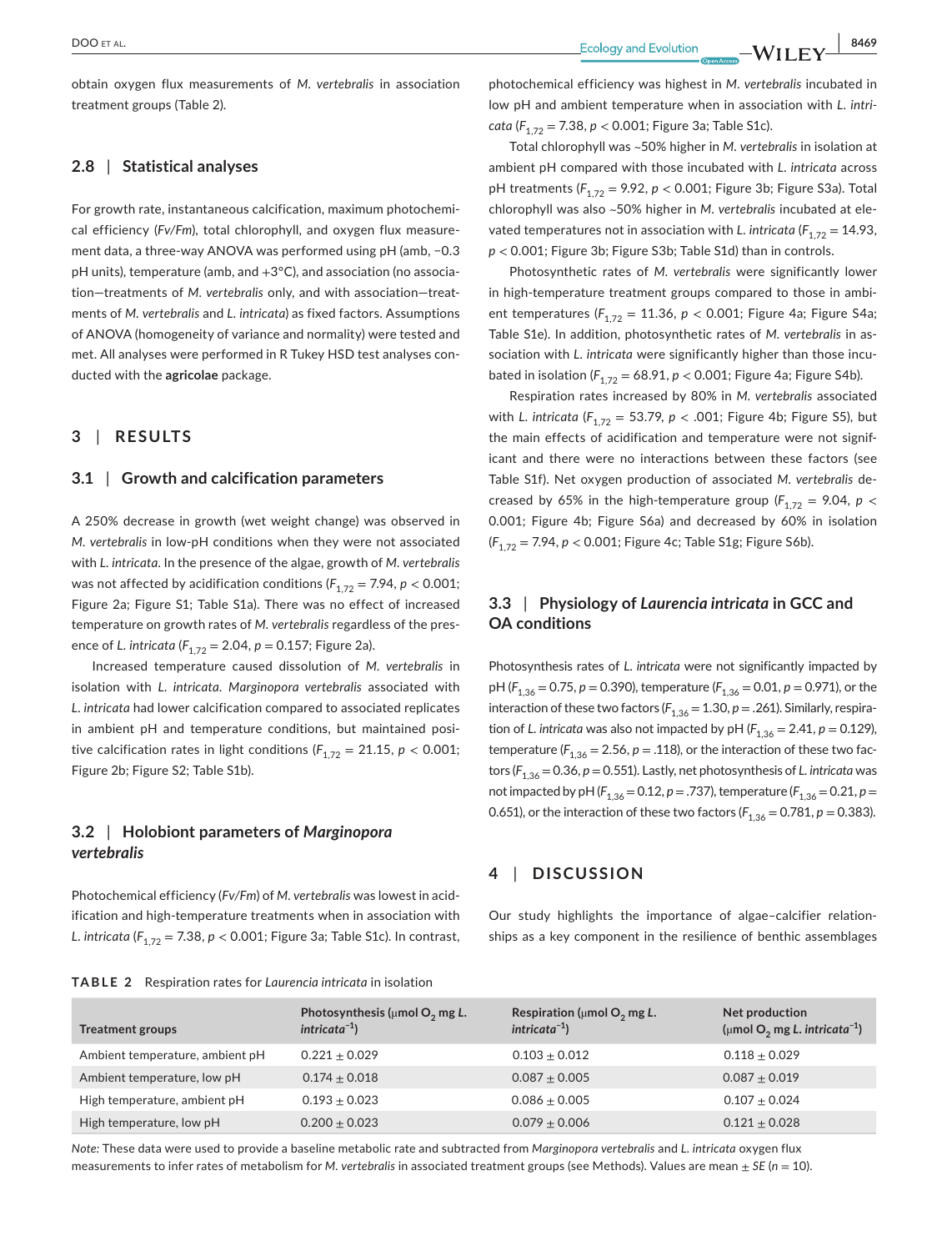

analyses

in the future ocean conditions. In particular, we show the potential for physiological modulation of calcifying organisms to GCC and OA through species interactions with a macroalgae (e.g., Bergstrom et al., 2019; Doo et al., 2018). Consistent with previous studies, we observed decreased growth (wet weight) in response to OA when *M. vertebralis* was incubated in isolation (Doo et al., 2014; Sinutok, Hill, Doblin, Wuhrer, & Ralph, 2011). As seen in previous culturing experiments, this decrease in wet weight is likely an integrated signal of longer-term (weeks) net dissolution associated with unfavorable carbonate chemistry conditions; however, other effects such as metabolic narcosis could also contribute to decreases in growth observed (Christensen, Nguyen, & Byrne, 2011). *Marginopora vertebralis* is also composed of high Mg-calcite of ~250 mmol/mol (Raja, Saraswati, Rogers, & Iwao, 2005), a mineral form prone to dissolution in OA conditions (Morse, Andersson, & Mackenzie, 2006; Yamamoto et al., 2012). Interestingly, *M. vertebralis* calcification rates (alkalinity anomaly) decreased in response to increased warming only when in isolation. Previous observations of decreases in calcification rate of *M. vertebralis* to GCC show mixed responses of the interactive effects with elevated  $CO<sub>2</sub>$  in which elevated temperature exacerbates OA effects, as determined using through the buoyant weight method (Sinutok et al., 2011), and cross-sectional surface area

changes (Schmidt, Kucera, & Uthicke, 2014). Although we did not see any evidence of pH and temperature interactions on either growth or calcification, it is important to note that calcification measurements were conducted during the day and so nighttime effects were not assessed.

While growth and calcification of *M. vertebralis* were negatively affected by different factors (temperature and  $CO<sub>2</sub>$ , respectively), interspecies ecological interactions increased the robustness of *M. vertebralis* to the negative effects of these stressors, maintaining growth and calcification rates in the future climate change scenarios. Previous multiple species investigations in context with climate change have led to interesting observations of physiological buffering, such as increased metabolism of herbivorous fish and associated algae in response to GCC, resulting in increased feeding rates in parallel with maintenance of ecosystem homeostasis in stable fish and algal growth rates (Ghedini et al., 2015), and ectosymbiotic crabs ameliorating the impacts of OA on host scleractinian coral calcification (Doo et al., 2018). At a temperate  $CO_2$  seep site (analog of projected OA conditions), increased thickness of turf algae is directly linked to increases in calcifier (grazing gastropods) abundance through increased provisioning of suitable habitat and food (Connell et al., 2017). However, studies on LBFs in tropical  $CO_2$  seep sites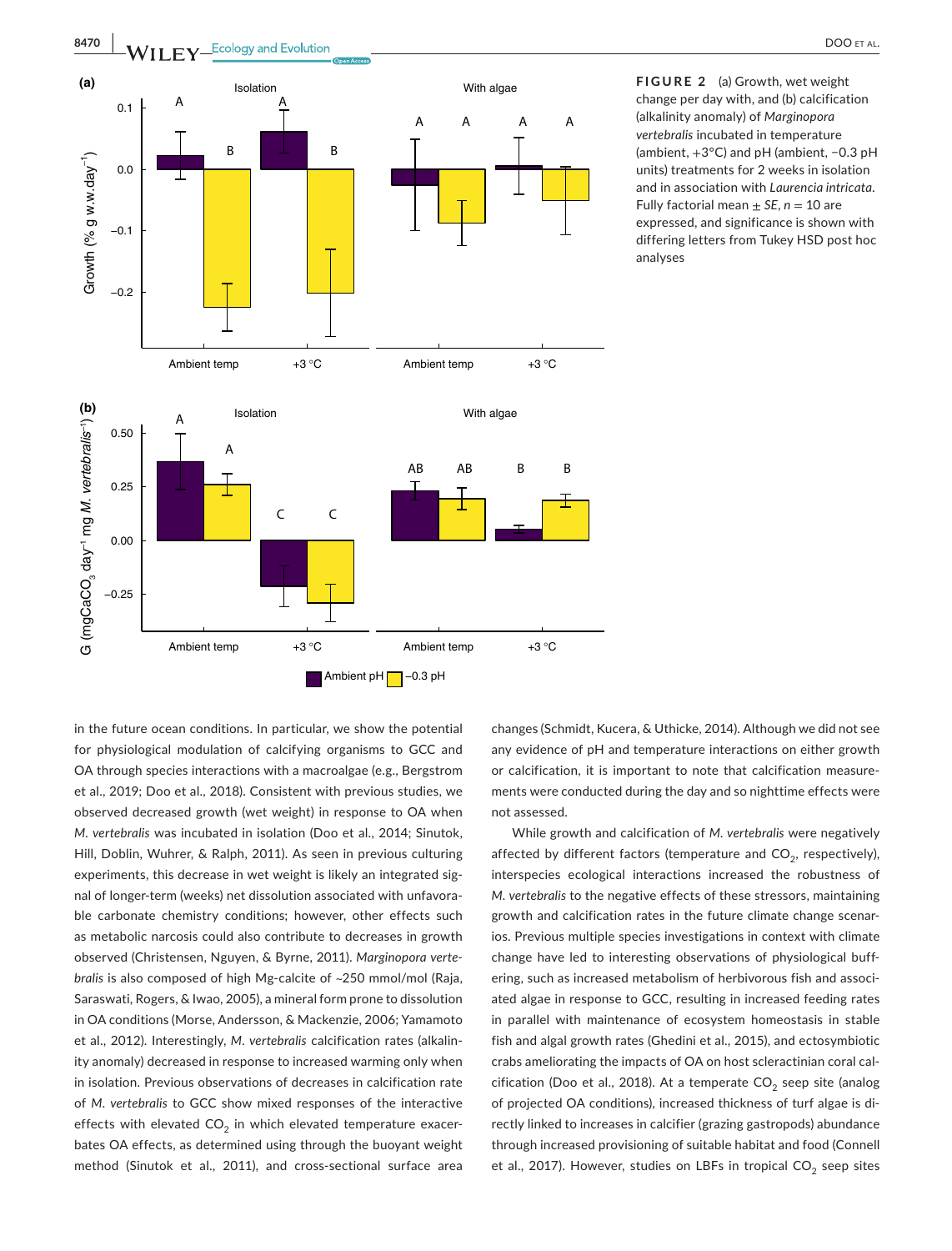**FIGURE 3** Photophysiological parameters of *Marginopora vertebralis* incubated in temperature (ambient, +3°C) and pH (ambient, −0.3 pH units) treatments for 2 weeks. (a) Maximum photochemical efficiency (*Fv/Fm*) and (b) total chlorophyll content were measured at the end of the experiment. All results are expressed in mean  $\pm$  *SE*, *n* = 10. Letters indicate Tukey HSD post hoc analyses. Letters represent statistically significant differences



show association with seagrass did not ameliorate the negative effects of OA on LBFs (Fabricius et al., 2011; Pettit et al., 2015). As such, a further understanding of biological and ecological interactions between species is a key to understanding climate change impacts in the context of ecological theory (Gaylord et al., 2015).

In studies that have investigated the role of alga–calcifier interactions, photosynthesis of the marine alga is hypothesized to ameliorate the negative effects of OA by increasing pH and saturation state. Although these increases in oxygen production from photosynthesis are demonstrated, DBLs have elevated pH in the micro-scale due to photosynthesis (Cornwall et al., 2013; Hurd et al., 2011), potentially only benefiting organisms in close association with the algal basiphyte (Semesi, Beer, & Björk, 2009). Although we did not directly test for DBLs in this study, previous results in addition to other photophysiological parameters of total chlorophyll indicate that *L. intricata* may provide a stable refugium for associated LBFs due to production of a large DBL (Borowitzka, Larkum, & Borowitzka, 1978). *Marginopora vertebralis* also produces a large DBL (Glas & Fabricius, 2012) suggesting a shift in nutrient acquisition strategy from actively acquiring organic carbon resources through photosynthesis to passive environmental acquisition of similar resources maintaining homeostasis (calcification rate) in association with *L. intricata*. *Marginopora vertebralis* is also known to exhibit flexibility in biochemical responses to OA, allowing for acclimatization to changing ocean conditions (Prazeres, Uthicke, & Pandolfi, 2015). Further, a decrease in total chlorophyll levels of *M. vertebralis* was observed when in association with *L. intricata*, while increasing maximum photochemical efficiency at ambient temperatures. These results suggest that photo-oxidative stress from endosymbiont photosynthesis for the LBF holobiont could be limited through adaptation mechanisms of decrease in total chlorophyll in conjunction with increased maximum photochemical efficiency (Prazeres, Uthicke, & Pandolfi, 2016). The increased stability that is gained through living on algae may lead to more favorable conditions, in which decreased total chlorophyll levels of *M. vertebralis* in association with *L. intricata* are able to maintain similar calcification rates (Prazeres et al., 2016). These shifts in physiological responses of *M. vertebralis* acquired through interaction with *L. intricata* highlight that LBFs may be adapted to algal substrata, and have the potential to use this interaction to buffer against changing ocean conditions.

In the current study, compensatory responses of increases in chl-a in *M. vertebralis* cultured in isolation are observed in tandem with physiological changes resulting from ecological interactions (amelioration of negative OA and GCC impacts on growth and calcification when cultured with *L. intricata*). The effects of OA are, however, buffered when the LBF is associated with *L. intricata*, where pH increased during the day due to photosynthesis. While nighttime respiration decreases the pH of the micro-scale boundary layer of algae in which LBFs reside, our results indicate that *M. vertebralis* cultured with *L. intricata* exhibited similar overall growth rates compared with that observed in ambient conditions. The diel migration patterns have been observed for *M. vertebralis* at night to the surface of algal beds and have been attributed to the avoidance of chlorophyll degradation and photoinhibition during daytime (Sinutok, Hill,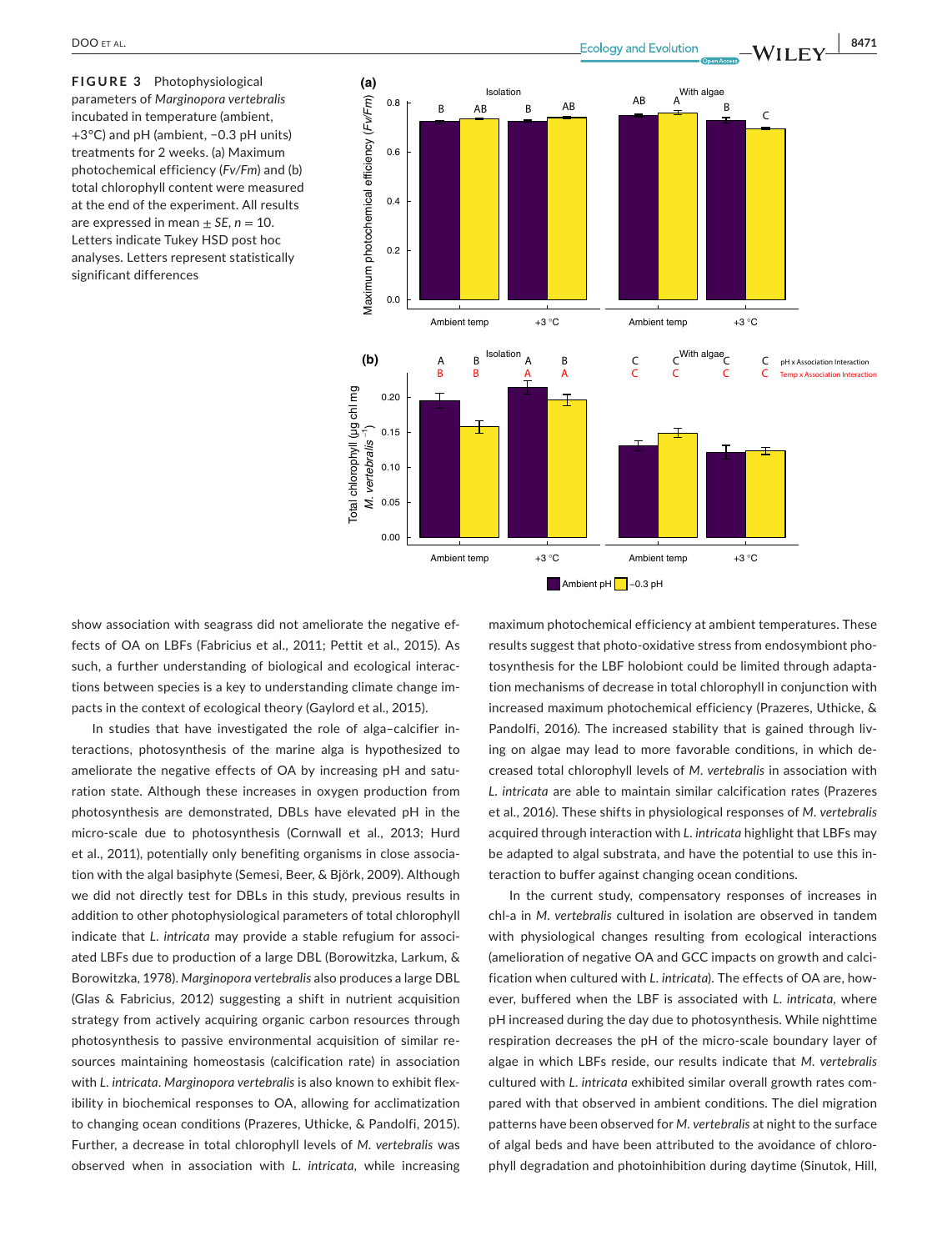

**FIGURE 4**  Oxygen flux determined for *Marginopora vertebralis* at the end of the 2-week experiment in isolation and in association with *Laurencia intricata*. (a) Total production (proxy for photosynthesis) in light (~100 μmol photon m<sup>-2</sup> s<sup>-1</sup>), (b) respiration (measured in the dark), and (c) net production (the difference between light and dark oxygen fluxes) were measured. All results are expressed as mean ± *SE*,  $n = 10$ . Differing letters indicate significance using Tukey HSD post hoc analyses

Doblin, & Ralph, 2013). However, this behavioral response may also be due to the migration away from hypoxic and more acidic nighttime conditions within the algal substratum microenvironment due to algal respiration (Kapsenberg & Cyronak, 2019). In the current study, most of the *M. vertebralis* were found attached to the apical regions of *L. intricata* throughout day–night, suggesting light conditions within our experiment were not sufficient to induce photoinhibition (Sinutok et al., 2013); however, association with the algal substrata also has the potential to provide shading that could influence organismal physiology of LBFs. In addition, *M. vertebralis* is

known to feed on detritus which may influence its location in the algal substrata (ter Kuile, Lee, & Anderson, 1991).

The results of this study have important implications with respect to our understanding of calcification rates of common high carbonate-producing LBFs. Carbonate production rates of calcifiers such as *M. vertebralis* have documented high rates of calcification and contribution to reef-scale accretion (Doo et al., 2016), but such measurements of calcification rates are often taken using isolated specimens without the associated algal substrata or commonly associated organisms. This study suggests that calcification rates may differ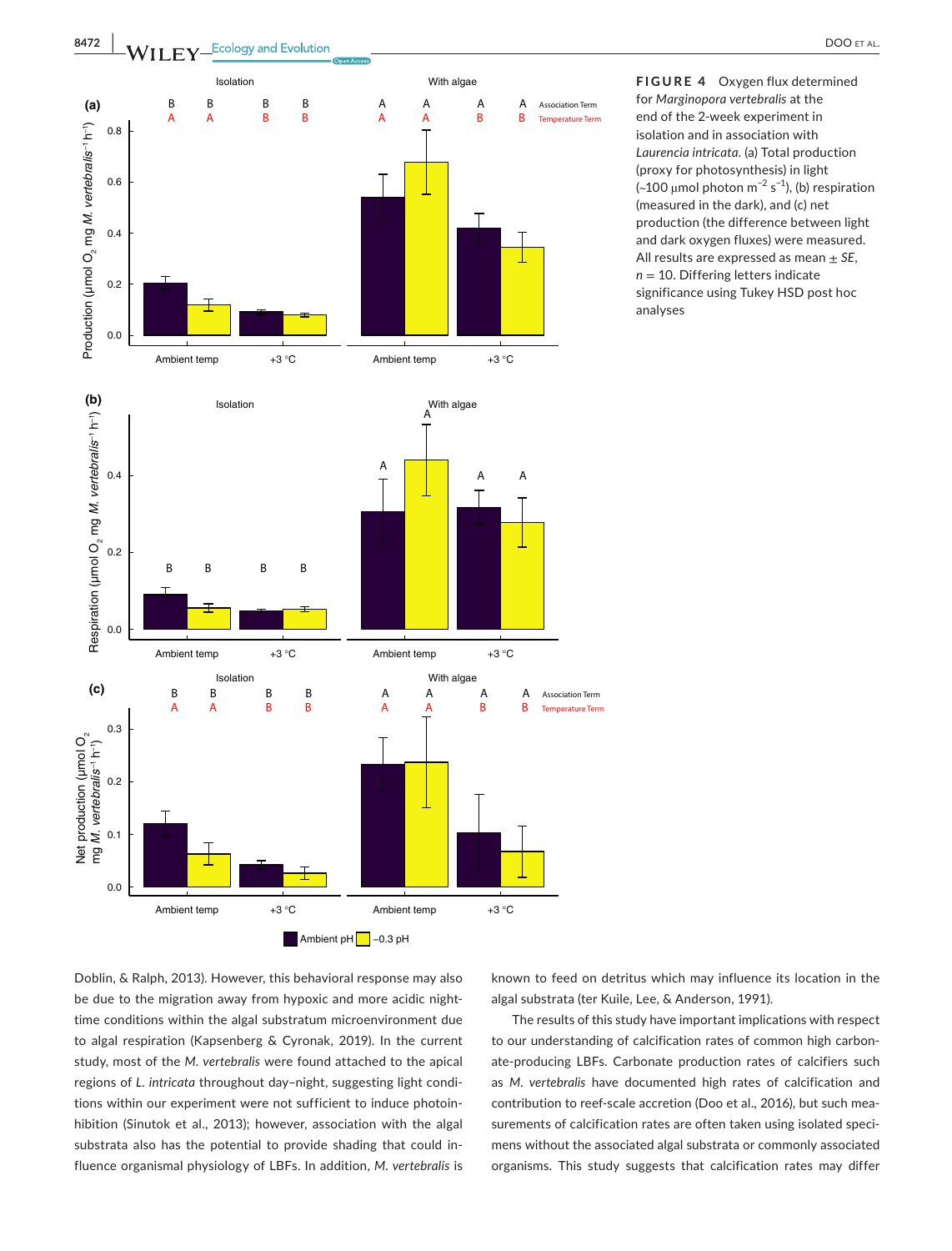drastically in calcifiers incubated in isolation versus in ecologically relevant scenarios in association with their natural substrata, due to biological buffering from the algal DBL. In addition, our study indicates that the substratum choice is likely a key factor in the survival of *M. vertebralis* in a changing ocean, as the status of calcifiers that live in isolation from algal substrata will be impaired compared to those living in association with certain algal habitats. Species interactions, particularly multispecies symbioses that provide biological buffering services, are an important ecological process that needs further investigation to more accurately estimate the mechanistic changes that may occur under future climate change scenarios (Doo et al., 2020).

#### **ACKNOWLEDGMENTS**

This project was made possible with grants from the Lizard Island Doctoral Fellowship from the Ian Potter Foundation Grant; Sir Keith Murdoch Fellowship (American Australian Association to SD), PADI Foundation (SD); and Australian Coral Reef Society Student Award (SD), Cushman Foundation and Great Barrier Reef Foundation Grant (MB, SD). SD was supported by the University of Sydney International Research Scholarship. Renata Ferrari is thanked for assistance with fieldwork.

#### **CONFLICT OF INTEREST**

None declared.

#### **AUTHOR CONTRIBUTIONS**

**Steve S. Doo:** Conceptualization (lead); data curation (lead); formal analysis (lead); funding acquisition (lead); investigation (lead); methodology (lead); project administration (lead); resources (equal); validation (lead); visualization (lead); writing – original draft (lead); writing – review & editing (equal). **Aero Leplastrier:** Conceptualization (equal); data curation (supporting); investigation (equal); methodology (equal); validation (equal); writing – review & editing (equal). **Alexia Graba-Landry:** Conceptualization (equal); data curation (equal); formal analysis (supporting); investigation (equal); methodology (supporting); writing – review & editing (equal). **Januar Harianto:** Conceptualization (equal); data curation (equal); formal analysis (equal); methodology (equal); writing – review & editing (equal). **Ross A. Coleman:** Conceptualization (equal); methodology (equal); supervision (supporting); writing – review & editing (equal). **Maria Byrne:** Conceptualization (equal); formal analysis (equal); funding acquisition (equal); methodology (equal); project administration (equal); supervision (lead); writing – original draft (equal); writing – review & editing (equal).

#### **DATA AVAILABILITY STATEMENT**

All data included in this manuscript have been included in the supporting information file and have been collated and deposited on the Dryad repository [https://doi.org/10.5061/dryad.qv9s4mwbw.](https://doi.org/10.5061/dryad.qv9s4mwbw)

#### **ORCID**

*Steve S. Doo* <https://orcid.org/0000-0002-3346-6152> *Alexia Graba-Landry* <https://orcid.org/0000-0002-1176-2321> *Januar Hariant[o](https://orcid.org/0000-0002-4803-108X)* <https://orcid.org/0000-0002-4803-108X> *Ross A. Cole[man](https://orcid.org/0000-0002-8902-9808)* <https://orcid.org/0000-0003-4136-5914> *Maria Byrne* <https://orcid.org/0000-0002-8902-9808>

#### **REFERENCES**

- Baccaert, J. (1987). *Distribution patterns and taxonomy of benthic foraminifera in the Lizard Island Reef Complex, Northern Great Barrier Reef, Australia*. Universite de Liege. PhD Thesis.
- Bergstrom, E., Silva, J., Martins, C., & Horta, P. (2019). Seagrass can mitigate negative ocean acidification effects on calcifying algae. *Scientific Reports*, *9*, 1932. [https://doi.org/10.1038/s41598-018-](https://doi.org/10.1038/s41598-018-35670-3) [35670-3](https://doi.org/10.1038/s41598-018-35670-3)
- Borowitzka, M. A., Larkum, A. W. D., & Borowitzka, L. J. (1978). A preliminary study of algal turf communities of a shallow coral reef lagoon using an artificial substratum. *Aquatic Botany*, *5*, 365–381. [https://](https://doi.org/10.1016/0304-3770(78)90077-3) [doi.org/10.1016/0304-3770\(78\)90077-3](https://doi.org/10.1016/0304-3770(78)90077-3)
- Byrne, M., & Fitzer, S. (2019). The impact of environmental acidification on the microstructure and mechanical integrity of marine invertebrate skeletons. *Conservation Physiology*, *7*(1), 1–21. [https://doi.](https://doi.org/10.1093/conphys/coz062) [org/10.1093/conphys/coz062](https://doi.org/10.1093/conphys/coz062)
- Caldeira, K., & Wickett, M. E. (2003). Oceanography: Anthropogenic carbon and ocean pH. *Nature*, *425*, 365.<https://doi.org/10.1038/425365a>
- Christensen, A. B., Nguyen, H. D., & Byrne, M. (2011). Thermotolerance and the effects of hypercapnia on the metabolic rate of the ophiuroid *Ophionereis schayeri*: Inferences for survivorship in a changing ocean. *Journal of Experimental Marine Biology and Ecology*, *403*, 31– 38. <https://doi.org/10.1016/j.jembe.2011.04.002>
- Connell, S. D., Doubleday, Z. A., Hamlyn, S. B., Foster, N. R., Harley, C. D. G., Helmuth, B., … Russell, B. D. (2017). How ocean acidification can benefit calcifiers. *Current Biology*, *27*, R95–R96. [https://doi.](https://doi.org/10.1016/j.cub.2016.12.004) [org/10.1016/j.cub.2016.12.004](https://doi.org/10.1016/j.cub.2016.12.004)
- Cornwall, C. E., Hepburn, C. D., Pilditch, C. A., & Hurd, C. L. (2013). Concentration boundary layers around complex assemblages of macroalgae: Implications for the effects of ocean acidification on understory coralline algae. *Limnology and Oceanography*, *58*, 121–130. <https://doi.org/10.4319/lo.2013.58.1.0121>
- Davies, P. J., & West, B. G. (1981). Suspended-sediment transport and water movement at One Tree Reef, southern Great Barrier Reef. *BMR Journal of Australian Geology and Geophysics*, *6*, 187–195.
- Dickson, A.G., Sabine, C.L., & Christian, J.R. (Eds.) (2007). *Guide to best practices for ocean CO2 measurements*. PICES Special Publication 3, 191 pp.
- Doo, S. S., Carpenter, R. C., & Edmunds, P. J. (2018). Obligate ectosymbionts increase the physiological resilience of a scleractinian coral to high temperature and elevated pCO<sub>2</sub>. Coral Reefs, 10, 1-5. [https://](https://doi.org/10.1007/s00338-018-1731-9) [doi.org/10.1007/s00338-018-1731-9](https://doi.org/10.1007/s00338-018-1731-9)
- Doo, S. S., Fujita, K., Byrne, M., & Uthicke, S. (2014). Fate of calcifying tropical symbiont-bearing large benthic foraminifera: Living sands in a changing ocean. *Biological Bulletin*, *226*, 169–186. [https://doi.](https://doi.org/10.1086/BBLv226n3p169) [org/10.1086/BBLv226n3p169](https://doi.org/10.1086/BBLv226n3p169)
- Doo, S. S., Hamylton, S., & Byrne, M. (2012). Reef-scale assessment of intertidal large benthic foraminifera populations on One Tree Island, Great Barrier Reef and their future carbonate production potential in a warming ocean. *Zoological Studies*, *51*, 1298–1307.
- Doo, S. S., Hamylton, S., Finfer, J., & Byrne, M. (2016). Spatial and temporal variation in reef-scale carbonate storage of large benthic foraminifera: A case study on One Tree Reef. *Coral Reefs*, *36*, 293–303. <https://doi.org/10.1007/s00338-016-1506-0>
- Doo, S. S., Kealoha, A., Andersson, A., Cohen, A. L., Hicks, T. L., Johnson, Z. I., … Busch, D. S. (2020). The challenges of detecting and attributing ocean acidification impacts on marine ecosystems. *ICES Journal of Marine Science*. [https://doi.org/10.1093/icesjms/](https://doi.org/10.1093/icesjms/fsaa094) [fsaa094](https://doi.org/10.1093/icesjms/fsaa094)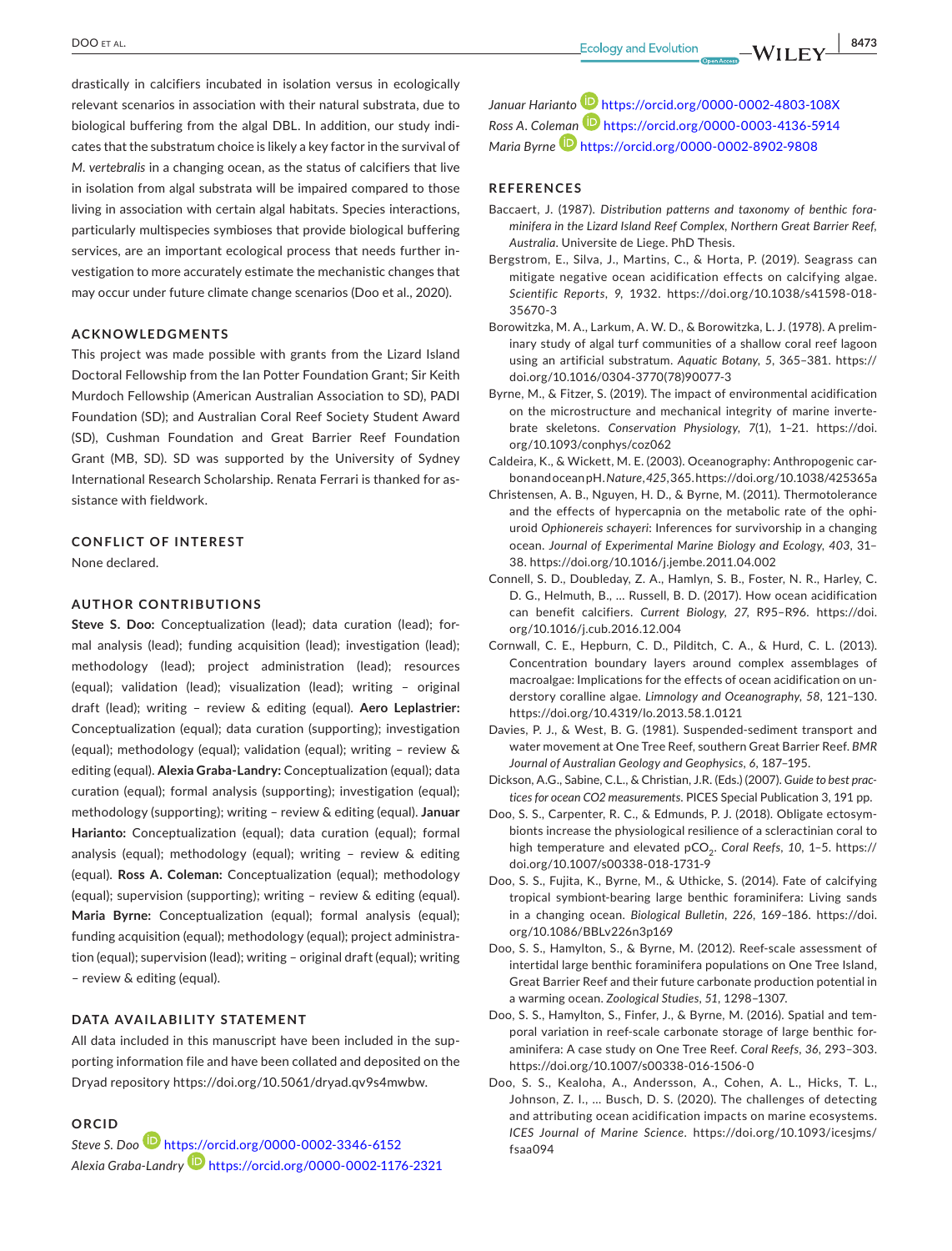- Fabricius, K. E., Langdon, C., Uthicke, S., Humphrey, C., Noonan, S., Death, G., … Lough, J. M. (2011). Losers and winners in coral reefs acclimatized to elevated carbon dioxide concentrations. *Nature Climate Change*, *1*, 165–169.<https://doi.org/10.1038/nclimate1122>
- Gaylord, B., Kroeker, K. J., Sunday, J. M., Anderson, K. M., Barry, J. P., Brown, N. E., … Harley, C. D. G. (2015). Ocean acidification through the lens of ecological theory. *Ecology*, *96*, 3–15. [https://doi.](https://doi.org/10.1890/14-0802.1) [org/10.1890/14-0802.1](https://doi.org/10.1890/14-0802.1)
- Ghedini, G., Russell, B. D., & Connell, S. D. (2015). Trophic compensation reinforces resistance: Herbivory absorbs the increasing effects of multiple disturbances. *Ecology Letters*, *18*, 182–187. [https://doi.](https://doi.org/10.1111/ele.12405) [org/10.1111/ele.12405](https://doi.org/10.1111/ele.12405)
- Glas, M. S., & Fabricius, K. E., de Beer, D., & Uthicke, S. (2012). The O2, pH and Ca2+ microenvironment of benthic foraminifera in a high CO2 world. *PLoS One*, *7*(11), e50010. [https://doi.org/10.1371/journ](https://doi.org/10.1371/journal.pone.0050010) [al.pone.0050010](https://doi.org/10.1371/journal.pone.0050010)
- Hofmann, G. E., Barry, J. P., Edmunds, P. J., Gates, R. D., Hutchins, D. A., Klinger, T., & Sewell, M. A. (2010). The effect of ocean acidification on calcifying organisms in marine ecosystems: An organism-to-ecosystem perspective. *Annual Review of Ecology, Evolution, and Systematics*, *41*, 127–147. [https://doi.org/10.1146/annurev.ecols](https://doi.org/10.1146/annurev.ecolsys.110308.120227) [ys.110308.120227](https://doi.org/10.1146/annurev.ecolsys.110308.120227)
- Hönisch, B., Ridgwell, A., Schmidt, D. N., Thomas, E., Gibbs, S. J., Sluijs, A., … Williams, B. (2012). The geological record of ocean acidification. *Science*, *335*, 1058–1063.<https://doi.org/10.1126/science.1208277>
- Hughes, T. P., Baird, A. H., Bellwood, D. R., Card, M., Connolly, S. R., Folke, C., … Kleypas, J. (2003). Climate change, human impacts, and the resilience of coral reefs. *Science*, *301*, 929–933. [https://doi.](https://doi.org/10.1126/science.1085046) [org/10.1126/science.1085046](https://doi.org/10.1126/science.1085046)
- Hurd, C., Cornwall, C. E., Currie, K., Hepburn, C. D., McGraw, C. M., Hunter, K. A., & Boyd, P. W. (2011). Metabolically induced pH fluctuations by some coastal calcifiers exceed projected 22nd century ocean acidification: A mechanism for differential susceptibility? *Global Change Biology*, *17*, 3254–3262. [https://doi.](https://doi.org/10.1111/j.1365-2486.2011.02473.x) [org/10.1111/j.1365-2486.2011.02473.x](https://doi.org/10.1111/j.1365-2486.2011.02473.x)
- IPCC (2013). Summary for Policymakers. In: Climate Change 2013: e Physical Science Basis. Contribution of Working Group I to the Fi h Assessment Report of the Intergovernmental Panel on Climate Change.
- Kapsenberg, L., & Cyronak, T. (2019). Ocean acidification refugia in variable environments. *Global Change Biology*, *25*, 3201–3214. [https://](https://doi.org/10.1111/gcb.14730) [doi.org/10.1111/gcb.14730](https://doi.org/10.1111/gcb.14730)
- Kroeker, K. J., Kordas, R. L., Crim, R., Hendriks, I. E., Ramajo, L., Singh, G. S., … Gattuso, J.-P. (2013). Impacts of ocean acidification on marine organisms: Quantifying sensitivities and interaction with warming. *Global Change Biology*, *19*, 1884–1896. [https://doi.org/10.1111/](https://doi.org/10.1111/gcb.12179) [gcb.12179](https://doi.org/10.1111/gcb.12179)
- Kroeker, K. J., Kordas, R. L., & Harley, C. D. G. (2017). Embracing interactions in ocean acidification research: Confronting multiple stressor scenarios and context dependence. *Biology Letters*, *13*, 20160802– 20160804.<https://doi.org/10.1098/rsbl.2016.0802>
- Langer, M. R. (1993). Epiphytic foraminifera. *Marine Micropaleontology*, *20*, 235–265. [https://doi.org/10.1016/0377-8398\(93\)90035-V](https://doi.org/10.1016/0377-8398(93)90035-V)
- Langer, M. R. (2008). Assessing the contribution of foraminiferan protists to global ocean carbonate production. *Journal of Eukaryotic Microbiology*, *55*, 163–169.<https://doi.org/10.1111/j.1550-7408.2008.00321.x>
- Langer, M. R., Silk, M. T., & Lipps, J. H. (1997). Global ocean carbonate and carbon dioxide production: The role of reef foraminifera. *Journal of Foraminiferal Research*, *27*, 271–277. [https://doi.org/10.2113/](https://doi.org/10.2113/gsjfr.27.4.271) [gsjfr.27.4.271](https://doi.org/10.2113/gsjfr.27.4.271)
- Little, A. F., van Oppen, M. J. H., & Willis, B. L. (2004). Flexibility in algal endosymbioses shapes growth in reef corals. *Science*, *304*, 1492– 1494.<https://doi.org/10.1126/science.1095733>
- Morse, J. W., Andersson, A. J., & Mackenzie, F. T. (2006). Initial responses of carbonate-rich shelf sediments to rising atmospheric

pCO2 and ocean acidification: Role of high Mg-calcites. *Geochimica Et Cosmochimica Acta*, *70*, 5814–5830. [https://doi.org/10.1016/j.](https://doi.org/10.1016/j.gca.2006.08.017) [gca.2006.08.017](https://doi.org/10.1016/j.gca.2006.08.017)

- Moy, A. D., Howard, W. R., Bray, S. G., & Trull, T. W. (2009). Reduced calcification in modern Southern Ocean planktonic foraminifera. *Nature Geoscience*, *2*, 276–280.<https://doi.org/10.1038/ngeo460>
- Naidu, R., Hallock, P., Erez, J., & Maata, M. (2017). Response of *Marginopora vertebralis* (Foraminifera) from Laucala Bay, Fiji, to Changing Ocean pH. In W. Leal Filho (Ed.), *Climate change adaptation in pacific countries: Fostering resilience and improving the quality of life* (pp. 137–150). Cham: Springer International Publishing.
- Osborne, E. B., Thunell, R. C., Gruber, N., Feely, R. A., & Benitez-Nelson, C. R. (2020). Decadal variability in twentieth-century ocean acidification in the California Current Ecosystem. *Nature Geoscience*, *13*, 43–49. <https://doi.org/10.1038/s41561-019-0499-z>
- Pettit, L. R., Smart, C. W., Hart, M. B., Milazzo, M., & Hall-Spencer, J. M. (2015). Seaweed fails to prevent ocean acidification impact on foraminifera along a shallow-water CO2 gradient. *Ecology and Evolution*, *5*, 1784–1793.
- Prazeres, M., Uthicke, S., & Pandolfi, J. M. (2015). Ocean acidification induces biochemical and morphological changes in the calcification process of large benthic foraminifera. *Proceedings of the Royal Society B*, *282*, 20142782. <https://doi.org/10.1098/rspb.2014.2782>
- Prazeres, M., Uthicke, S., & Pandolfi, J. M. (2016). Changing light levels induce photo-oxidative stress and alterations in shell density of *Amphistegina lobifera* (Foraminifera). *Marine Ecology Progress Series*, *549*, 69–78.<https://doi.org/10.3354/meps11698>
- Przeslawski, R., Byrne, M., & Mellin, C. (2015). A review and meta-analysis of the effects of multiple abiotic stressors on marine embryos and larvae. *Global Change Biology*, *21*, 2122–2140. [https://doi.](https://doi.org/10.1111/gcb.12833) [org/10.1111/gcb.12833](https://doi.org/10.1111/gcb.12833)
- Raja, R., Saraswati, P. K., Rogers, K., & Iwao, K. (2005). Magnesium and strontium compositions of recent symbiont-bearing benthic foraminifera. *Marine Micropaleontology*, *58*, 31–44. [https://doi.org/10.1016/j.](https://doi.org/10.1016/j.marmicro.2005.08.001) [marmicro.2005.08.001](https://doi.org/10.1016/j.marmicro.2005.08.001)
- Renema, W. (2018). Morphological diversity in the foraminiferal genus *Marginopora*. *PLoS One*, *13*, e0208158. [https://doi.org/10.1371/](https://doi.org/10.1371/journal.pone.0208158) [journal.pone.0208158](https://doi.org/10.1371/journal.pone.0208158)
- Ritchie, R. J. (2008). Universal chlorophyll equations for estimating chlorophylls a, b, c, and d, and total chlorophylls in natural assemblages of photosynthetic organisms using acetone, methanol or ethanol solvents. *Photosynthetica*, *46*, 115–126. [https://doi.org/10.1007/s1109](https://doi.org/10.1007/s11099-008-0019-7) [9-008-0019-7](https://doi.org/10.1007/s11099-008-0019-7)
- Schmidt, C., Kucera, M., & Uthicke, S. (2014). Combined effects of warming and ocean acidification on coral reef Foraminifera *Marginopora vertebralis* and *Heterostegina depressa*. *Coral Reefs*, *33*, 805–818. <https://doi.org/10.1007/s00338-014-1151-4>
- Semesi, I. S., Beer, S., & Björk, M. (2009). Seagrass photosynthesis controls rates of calcification and photosynthesis of calcareous macroalgae in a tropical seagrass meadow. *Marine Ecology Progress Series*, *382*, 41–47.<https://doi.org/10.3354/meps07973>
- Sinutok, S., Hill, R., Doblin, M. A., & Ralph, P. J. (2013). Diurnal photosynthetic response of the motile symbiotic benthic foraminiferan *Marginopora vertebralis*. *Marine Ecology Progress Series*, *478*, 127–138.
- Sinutok, S., Hill, R., Doblin, M. A., Wuhrer, R., & Ralph, P. J. (2011). Warmer more acidic conditions cause decreased productivity and calcification in subtropical coral reef sediment-dwelling calcifiers. *Limnology and Oceanography*, *56*, 1200–1212. [https://doi.](https://doi.org/10.4319/lo.2011.56.4.1200) [org/10.4319/lo.2011.56.4.1200](https://doi.org/10.4319/lo.2011.56.4.1200)
- Spero, H. J., Bijma, J., Lea, D. W., & Bemis, B. E. (1997). Effect of seawater carbonate concentration on foraminiferal carbon and oxygen isotopes. *Nature*, *390*, 497–500.<https://doi.org/10.1038/37333>
- ter Kuile, B., Lee, J. J., & Anderson, O. R. (1991). *Mechanisms for calcification and carbon cycling in algal symbiont-bearing foraminifera*. London, UK: Academic Press.